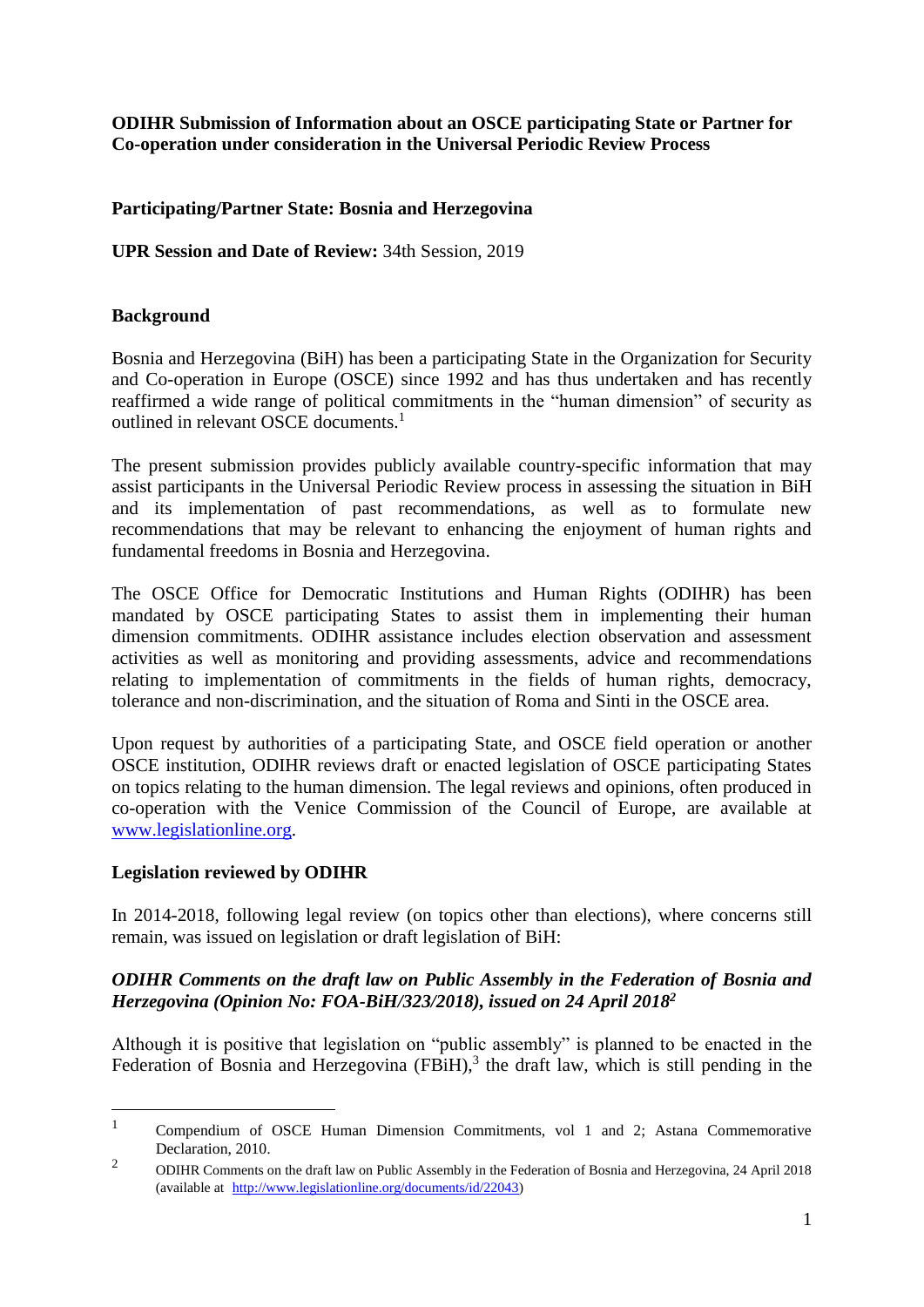Parliament, has, generally, a restrictive approach to Freedom of Assembly and does not facilitate the enjoyment of this fundamental human right. In this Opinion, ODIHR found that the reviewed text placed heavy burdens on organisers of assemblies.

Additionally, the draft law also contains severe restrictions on venues of assemblies, including obligations to provide a detailed request for holding an assembly, to a have a clear structure of organizers, maintain an order and places strict duties on stewards.

For the draft law to be compliant with international obligations and standards, ODIHR recommended to:

- Introduce legislative amendments to include non-citizens in FBiH in order to respect the international commitments on non-discrimination;
- Employ a simpler legal definition of assemblies, in line with international standards, without listing many types of assemblies. This definition should also clearly provide for spontaneous assemblies;
- Introduce rules emphasising that prohibition of assemblies is a means of last resort, as the authorities must consider less drastic measures first and ensure that restrictions on content must be linked to a risk of imminent violence and not solely the content itself;
- Remove absolute restrictions on the duration of assemblies as an assessment on the necessary duration should be assessed individually as well as emphasise that peaceful assemblies can take place unless restrictions are absolutely necessary;
- Introduce appeals procedures to challenge negative decisions regarding assemblies.

# **Gender Equality in Politics**

In the past and current convocation, women make up 21.4 per cent of the lower house of the Parliamentary Assembly of Bosnia and Herzegovina. This demonstrates how challenging it is to sustain progress in the area of gender equality, despite existing legislated candidate quotas in BiH of minimum 40 percent for either sex, with strict placement rules. Current women's representation in the parliament of BiH is below the OSCE average of around 28 per cent and below the UN Economic and Social Council target of 30 per cent of women's participation in parliaments. In turn, Bosnia and Herzegovina is encouraged to strengthen efforts in ensuring effective participation and influence of women in politics at all levels.

ODIHR appreciated the collaboration with political parties in BiH in advancing gender equality in their structures. In the period of 2016- 2017, in cooperation with the OSCE Mission to BiH, ODIHR has been conducting gender audits of all eight parliamentary political parties, identifying discriminatory practices that can perpetuate gender inequality and hinder women's participation in politics. These findings were recorded in individual and confidential gender audit reports of political parties. Each party report included more than twenty recommendations related to their processes, procedures, structures, culture and activities from a gender perspective. In 2017, the reports were used as a foundation to develop individual gender action plans for the period of 2018-2019 for the seven involved parties (Alliance of Independent Social Democrats (SNSD), Union for a Better Future of

 $\overline{\mathcal{E}}$ <sup>3</sup> As it is pointed out in the explanatory note to the draft law, it is problematic to have only cantonal legislation, as fragmented legislation renders it difficult for the authorities to act according to the law.